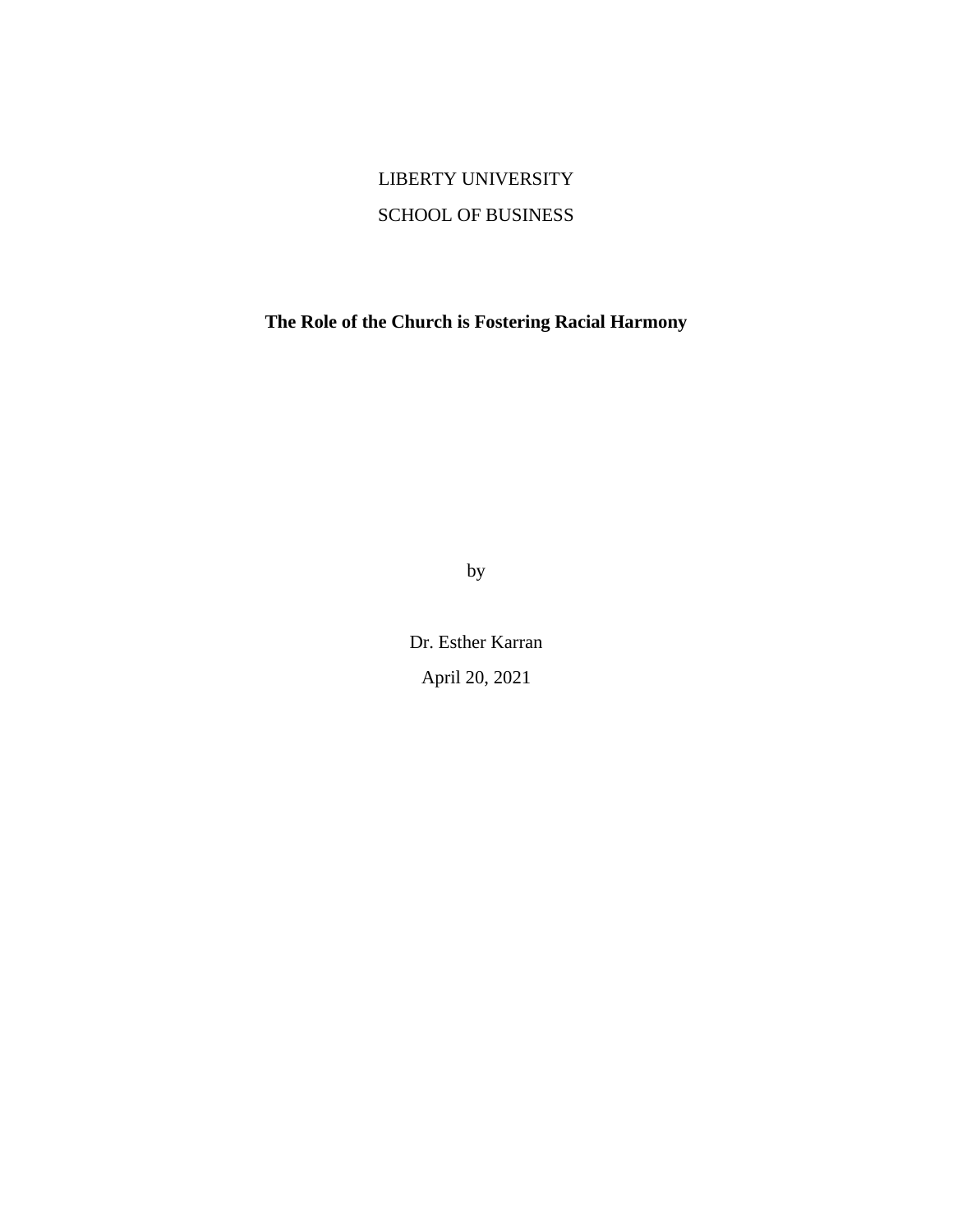Dr. Esther Karran has over 25 years of professional and ministry experience. She believes that one should never stop learning; she earned Bachelor Degrees in both Communications, and Theology and Human Resources Management and Masters in Organizational Leadership and Public Administration, and a Doctorate in Ministry and Biblical Counseling.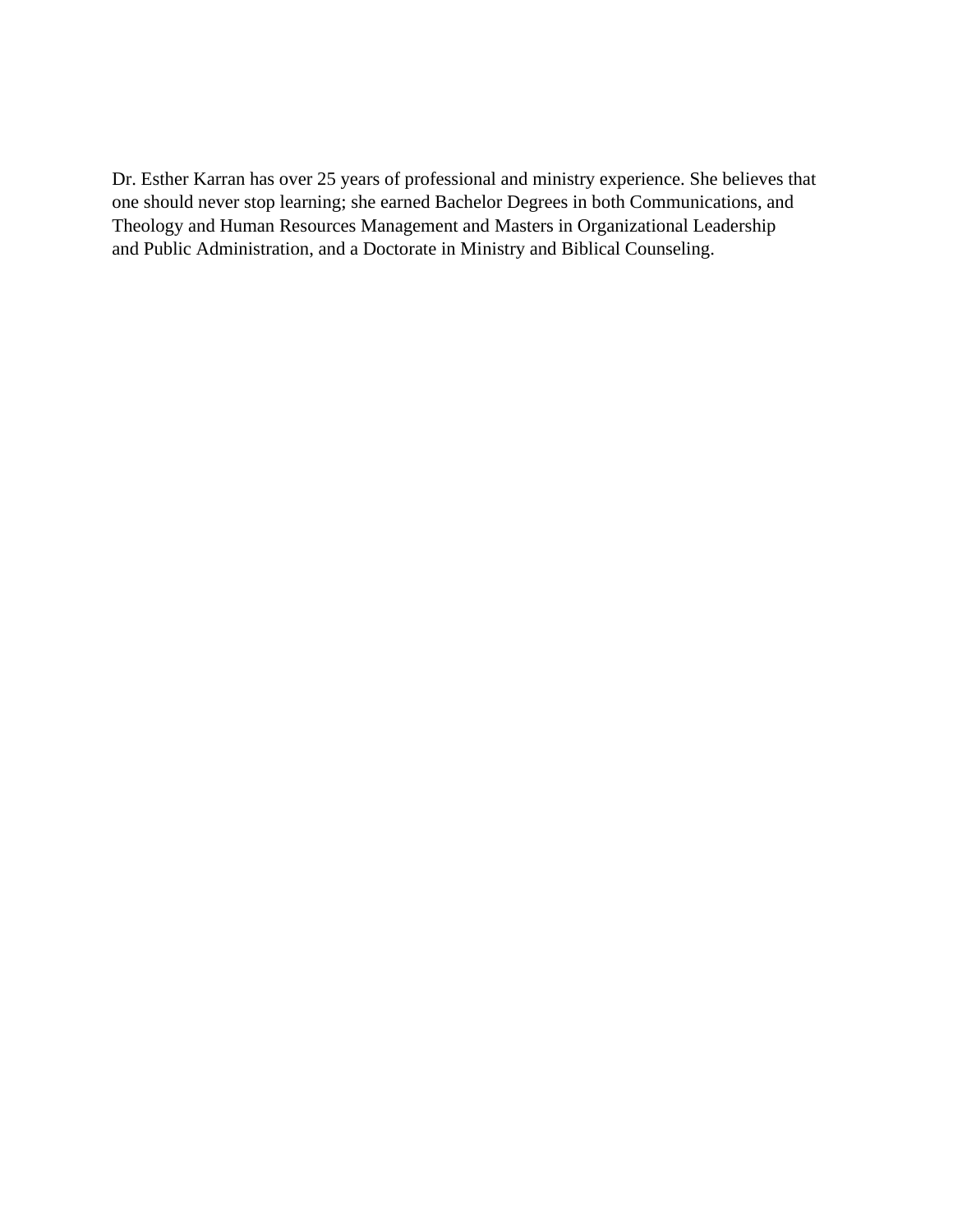### **Introduction**

COVID-19 has taken center stage across the world. The United States of America battles the disease, but it is not the only fight the country is in right now. Keeping Americans safe remains a high priority for the newly elected political leaders. They have need to bridge the great racial divide. The politicians have an important and necessary role to play in addressing the race problem. But they cannot do it on their own. The church must be part of the conversation and the solution to this age-old race problem.

The church is at crossroads. How it responds to race and race relations will significantly impact its fulfillment of the Great Commission. In God's master plan of final redemption, there will gather before the throne of God worshippers from every nation, tribe, and people (Rev. 7:9).

The challenge for the church today is to demonstrate how to love God and others amidst cultural differences. Loving God and others requires being intentional when engaging with fellow believers and non-believers. It is recognizing that God loves diversity, and He is the creator of all humanity. Christianity is not an exclusive club but rather a journey of walking with God through the curves and turns of life. It is modeling the heart of God when engaging with others. It is the church sharing and living the heart of God with every nation, tribe, and people.

# **God's Heart in the Creation of Humanity and Diversity**

God is the author of diversity and His love for diversity is traced back to the Garden of Eden. In the beginning, God was pleased with the human beings He had created as well as the world in its vastness and diversity (Gen. 1:31). God formed Adam and Eve from the dirt in the ground (Gen. 2:7; Gen. 2:22-23). They were not created identical but as opposites who would complement each other. God also created the animals, birds of the air, and trees to be part of His great big and diverse world (Gen. 1:24-25).

In His master plan, God was not looking for uniformity but unity amidst diversity. This is evident by the command He gave to Adam and Eve to be fruitful and multiply (Gen. 1:28). For the father and mother of all humanity to procreate, they needed to unite. Though their body parts were different, God expected that they would come together to reproduce and bring into fruition His plan. God wanted there to be people from every nation, town, and tribe. The Bible does not specify the race of Adam and Eve. However, the scripture details that God created Adam and Eve in His own image and likeness (Gen. 1:27). Every human being regardless of color is a descendant of Adam and Eve sharing the image and likeness of God. Being created in the image of God is what sets man apart from animals. It is also this very image of God that ought to drive all of humanity towards love and appreciation for each other. In God's master plan there is no room for racial disharmony.

Diversity is also traced to the confusion of languages at the Tower of Babel. As God gave people different languages they were scattered to various parts of the world (Gen. 11:9). They formed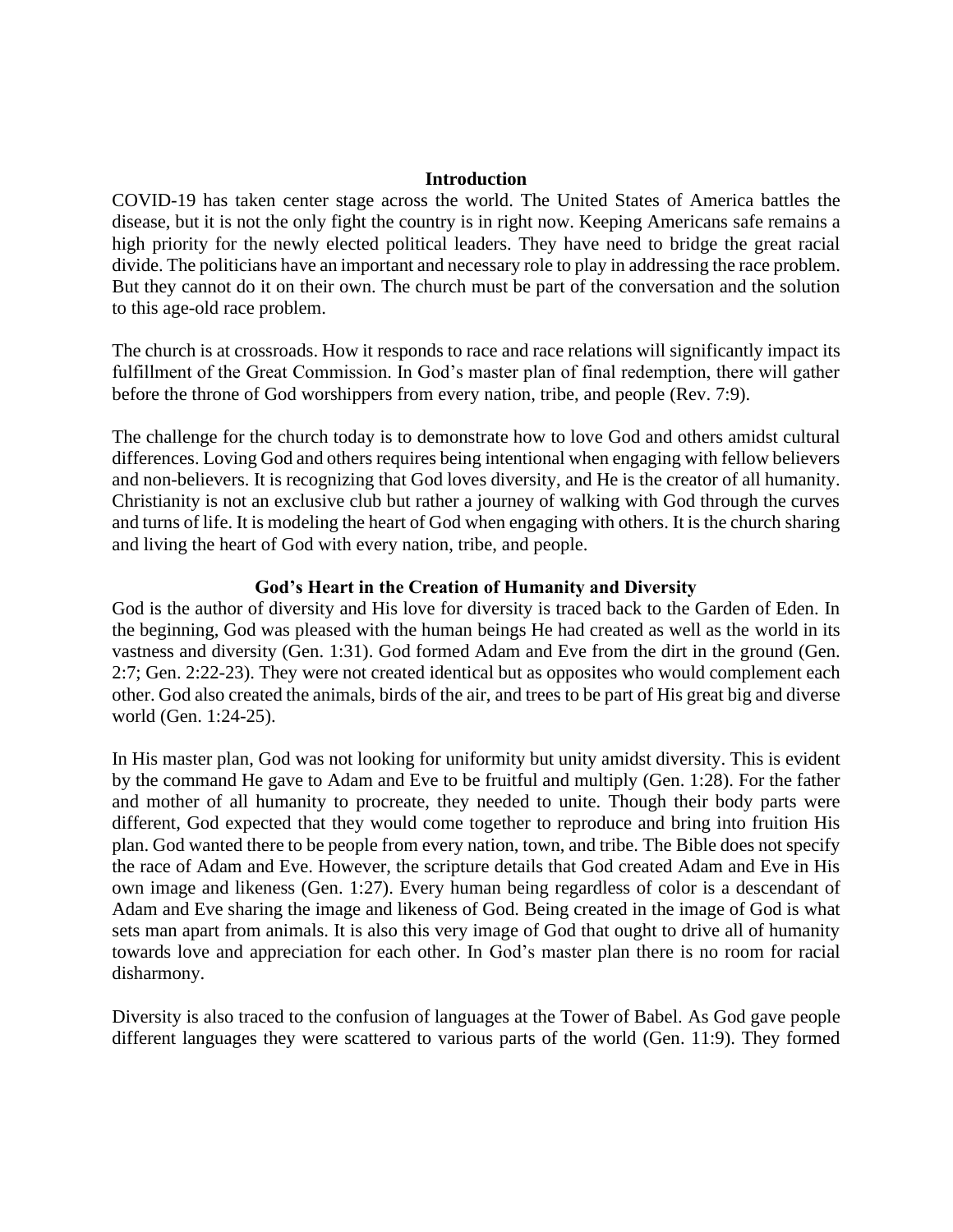various nations, towns, and tribes. These same nations, towns, and tribes will be gathered before the throne of God at the culmination of the world. In Revelation 7:9 John described the apocalypse. He saw a great multitude gathered before the throne of God in worship and adoration. The number of worshippers who represented every town, nation, and tribe was so great that it was impossible to conduct a headcount. This glimpse of heaven shows that God inhabits the praises of His people and that everyone, regardless of their race, social and financial status, will be part of His final plan of redemption.

# **A Surge of Racial Tension in the US**

The first African American President, Barrack Obama, was elected as 44th President in 2008. In 2012, Obama gained a second term as President. Following these historical events, it may have been felt by some that the United States had become a post-racial society. This was on the assumption that Obama could not have won the election without the white votes $<sup>1</sup>$ .</sup>

Leading up to the 2016 General Elections, it became evident that the issue of racial division was very much alive. Tumultuous times started again in the United States of America as political parties wrestled for power. Real estate tycoon, Donald Trump, secured the nomination as the candidate for the Republican Party and started his campaign under the slogan "Make America Great Again." Trump gathered large followers with whom his slogan resonated well. However, in the process of speaking his mind, Trump's words stung some people. Across various spectrums many felt that Trump's verbiage was divisive.

Deaths in Ferguson, Baltimore, Charlestown, Cleveland, and Cincinnati brought to light cases of police violence and injustices<sup>2</sup>. A rise in the killing of Black Americans resulted in the prominence of Black Lives Matter<sup>3</sup>. However, as quickly as Black Lives Matter was growing so was the group of White Supremacists. This led to the realization that the country had not become a post-racial society and that the race problem is humongous, alive and needs a remedy.

# **The Role of the Church in Fostering Unity**

Jesus, prior to His ascension, gave the commandment, "Go therefore and make disciples of all nations, baptizing them in the name of the Father and of the Son and of the Holy Spirit, teaching them to observe all that I have commanded you" (Matt. 28:19-20). Jesus addressed the issue of diversity by commanding His disciples to seek after those who were different from them and teach them His commandments.

<sup>&</sup>lt;sup>1</sup> Kathleen J Fitzgerald, "Recognizing Race and Ethnicity: Power, Privilege, and Inequality. Hachette UK, 2014, p.4

<sup>2</sup> Stefan M Bradley, "The Rise of #blacklivesmatter," *American Book Review* 37, no. 3 (2016): 5 [doi:10.1353/abr.2016.0037.](http://doi.org/10.1353/abr.2016.0037)

<sup>3</sup> Bradley, Stefan M. "The Rise of #blacklivesmatter." 5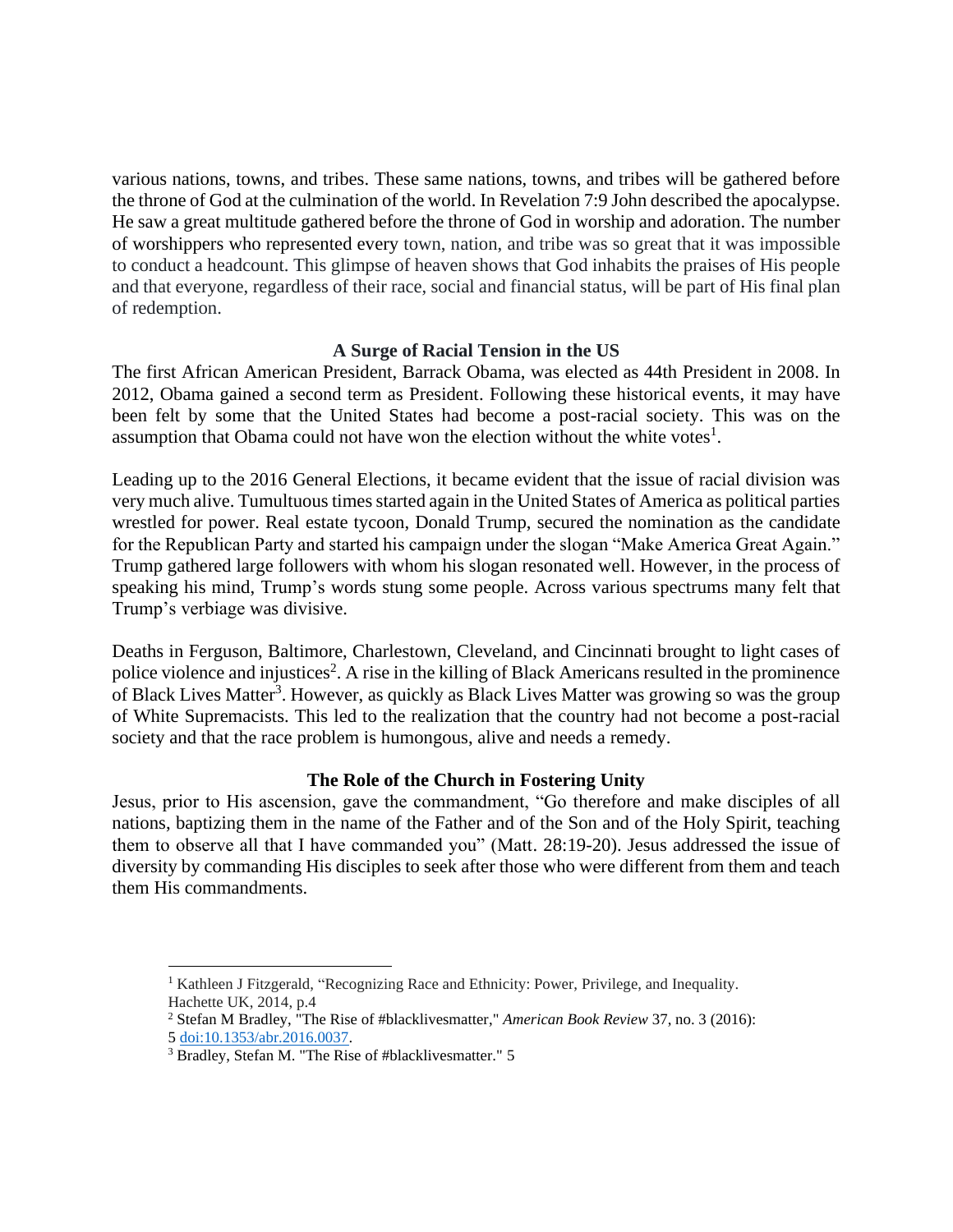The big challenge for the church is to convince people different from them to listen to what they have to say about faith and God. Raising funds and traveling to far-flung communities is just a small part of what it takes in fulfilling the Great Commission. The biggest challenge is getting people who are different from you and your sending church to listen to you. It is even more challenging if the evidence proves that your message and deeds are contradictory.

### **What Must the Church Do?**

The church is the body of Christ Jesus and is made up of His disciples. A disciple is committed to the teachings of the leader. Therefore, it is expected that the church is made up of disciples of Jesus who would be committed to His teachings. Jesus's core teaching is love for God and others. Jesus said to His disciples that by their love for one another people would know that they are His disciples (John 13:35). Jesus did not limit love to those who are deserving or who would reciprocate love. He said to His followers that they should love their enemies and do good to those who hate and mistreat them (Luke 6:27-28). This is unorthodox teaching and contrary to the human nature of wanting to render evil for evil. However, Jesus' instructions on how believers should live with each other provides context for what is expected to bridge the great racial divide.

The church, as followers of Jesus, has a leading role to play in advancing a Christ-centered approach in bringing about racial harmony. The solution for America's race problem must start in the church; believers are called to be salt and light in this dark world (Matt. 5:13-14). Salt adds flavor and light illuminates. In like manner, believers must add flavor and shed light. To foster racial harmony the church must be intentional.

Here are some steps that can be taken to address the race problem.

**Admit that the Race Problem Exists.** The Word of God encourages believers to confess their faults one to another (James 5:16). Confession is not always easy, but it is necessary and mandated by God. The elimination of racism is linked to the church acknowledging that the problem exists. The church did not do a good job in addressing the problem of racism. However, the time is now for believers to take a bold stand. Annie Brown (2019) noted, "The church as an institution failed from the beginning to take a moral stand against oppression. And that persists even though this nation perceives itself as a Christian nation answerable to the higher authority of moral law."<sup>4</sup>

<sup>4</sup> Annie W Brown, "*Racism and the Christian Church in America: Caught between the Knowledge of Good and Evil,"* Social Work in Public Health 34, no. 1 (2019): 136, <https://doi.org/10.1080/19371918.2019.1566111>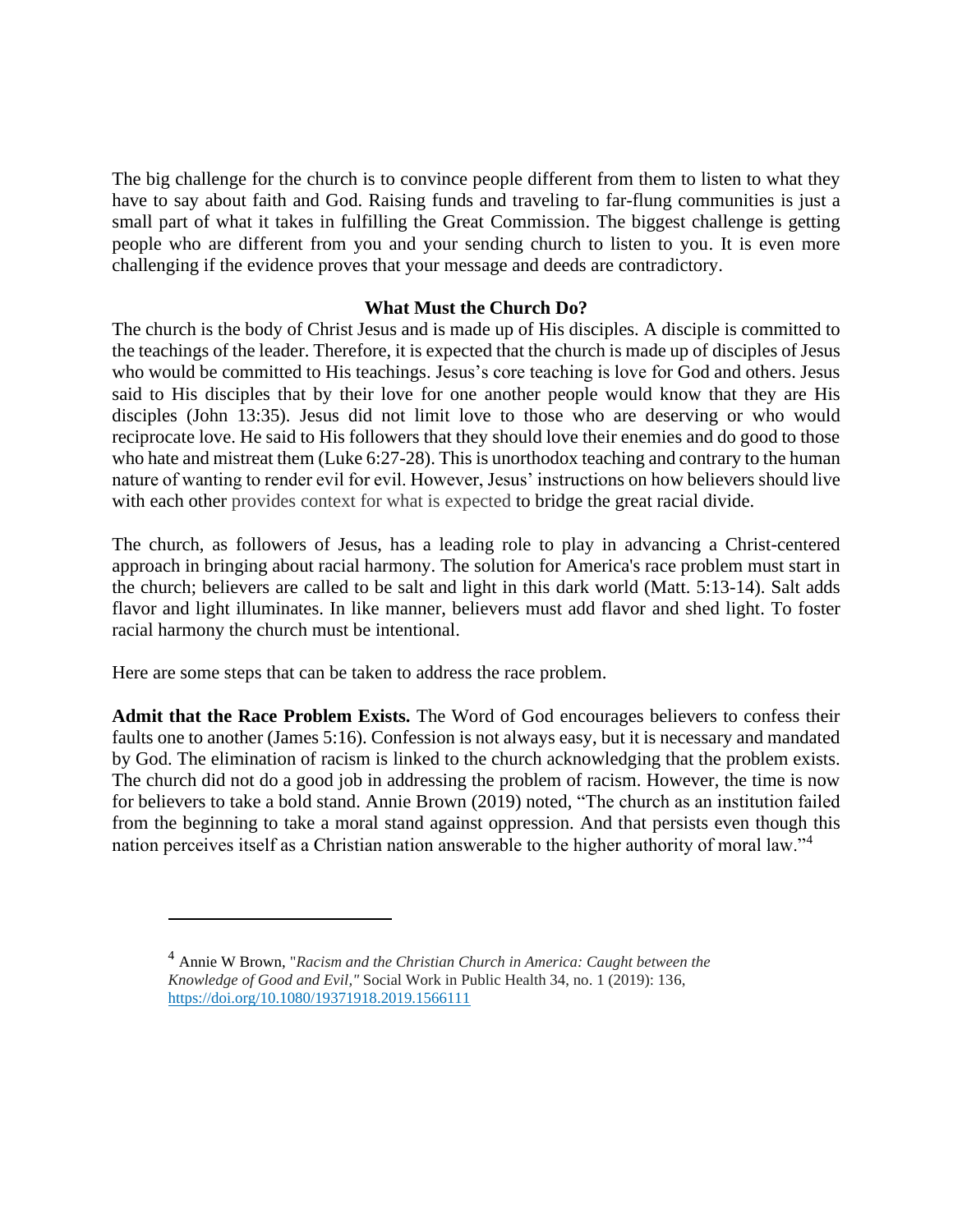Believers who struggle with seeing someone of a different race as equal and as a child of God must seek help. The help must come from the Holy Spirit and the body of Christ. A candid conversation is necessary and a commitment to change are rudimentary steps in acknowledging the problem and advancing a solution. Making excuses for being racist dishonors God and stands in the way of racial harmony.

Leading up to the 2020 General Elections some church leaders failed to admit that comments being spewed in political circles were racist. Except for pockets of people publicly speaking up against racism, many prominent Christian leaders remained silent or made excuses for the racist comments. God's Word is clear concerning diversity and unity. Believers who continue to advance a racist agenda will feel the wrath of God. The Bible clearly states that those who know God's will and fail to do it will be beaten with many stripes (Luke 12:47). The time is now for confession and next steps in bridging the destructive racial divide.

**Educate the Congregation.** Misinformation in the church continues because of the absence of sound teaching concerning diversity, the heart of God and His love for all humanity. Suzan is typical of one who grew-up in a Christian home. She was taught that she should only marry her own race. One family member said, "You can eat and drink with them, but you cannot marry them." It was communicated to Susan that God does not want His children to marry outside of their race.

Some professed Christians have advanced a racist agenda while the church has been silent on the issue. At times, they spoke when it seemed convenient. Often conversations about race and racial harmony are superficial. They serve the purpose of checking the box for a sermon or lesson on diversity that had been presented. This superficial approach, if present in any congregation, must be addressed. Leaders must begin to teach about God's creation and His love for diversity. Why has the church not been more vocal on race and race relations? Is it because such discourse and teaching may cause congregants, including big tithers, to become uncomfortable? Is it because the leaders themselves are racists? Is it because attendance may plummet if the church takes a stand that goes against the popular belief? There is no justification in the eyes of God for not actively advancing a Christ-honoring approach to racial harmony.

The superiority of one race above another is a lie from the pit of hell. The Bible clearly states what the expectation is for believers. According to Micah 6:8, God requires justice, and a love for kindness and a humble walk before Him. Walking with God means doing His will and advancing His agenda. Jesus died for all people - regardless of their culture, skin color or any other attribute. God saw beyond race; he saw the need of all humanity for a savior. God is seeking followers who will see people through His eyes of love.

Genuine love for God is evident by genuine love for others whether black, white, or brown. Love is not blind to color. It sees the person's color and the image of God in the other person. There is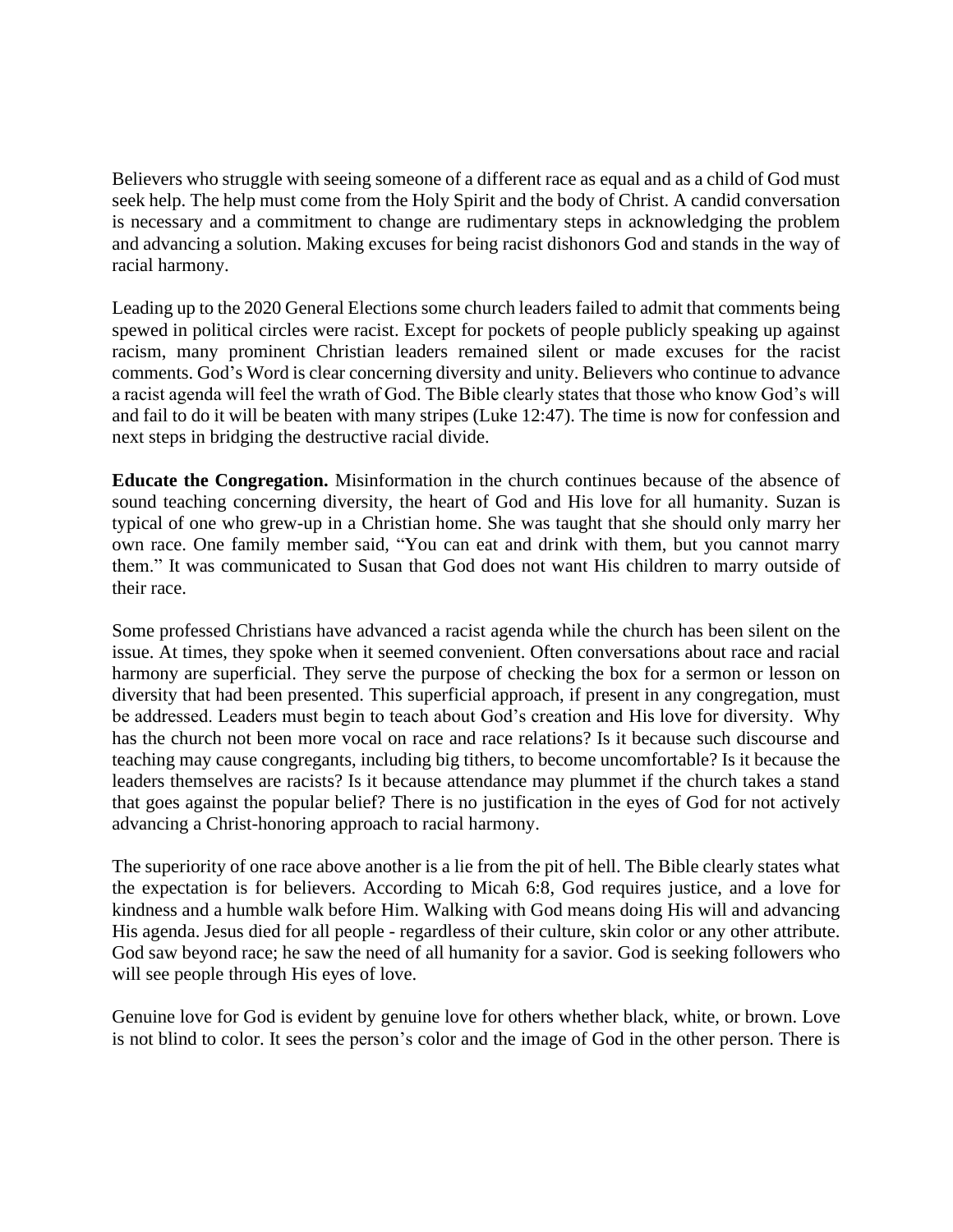no need to ignore a person's color. Seeing someone in the image of God does not mean treating that person's color as a means of distinction or separation. Instead, color should be acknowledged as part of God's great diverse world and the church must see people for who God created them to be and for how He wants them to serve in His plan.

**Live Out the Word of God.** The Bible provides numerous scriptures calling believers to be examples in their word, conduct, love, faith, and purity (1 Tim. 4:12). Far too often the words and deeds of Christians do not match. This disconnect is particularly evident in matters pertaining to racial harmony. It seems easy to confess love with the mouth but exceedingly difficult to live a life of love towards people of a different race. Believers are called to practice what they preach (James 1:22).

Sonia was born into a Christian home. She loved the Lord and served Him with her whole heart. She fell in love with a believer from the church, but he was of a different race. She thought her family would be thrilled that she was in love with a believer. She did not expect that she would be disowned by members of her family. Some of her family members were seminary graduates who led a multi-ethnic congregation. She thought for sure, they would not mind that she was in love with someone from a different race. Sonia decided that she would honor God and continue in the bi-racial relationship. Because of her choice to have a relationship outside of her race, Sonia lived as an outcast, scorned, and disowned by some people of her race and her family. Sonia's family publicly interacted with believers of different races. However, behind closed doors it was a different story. Sonia's experience is just one example of how professed Christians and leaders practice racism. God is calling His followers to not just be preachers and hearers of His Word. He is calling them to be doers.

Some church leaders may be comfortable receiving tithe and offerings from all races but find it hard to welcome people from another race into their home or family. God is a rewarder of those who do His will (Matt. 7:21). Doing God's will means loving everyone regardless of their differences.

Live in Love and Harmony. "A new commandment I give to you, that you love one another; just as I have loved you, you also are to love one another. By this all people will know that you are my disciples if you have love for one another" (John 13:34-35). Love is a central pillar of the Christian faith. Jesus demonstrated the greatest love ever when He died for all regardless of their race (John 3:16). Believers are not called today to die for each other but to live in love with one another. It is unreasonable to think that believers can love God who is unseen when they do not love other humans who they can see (1 John 4:10). Jesus commanded His disciples to show love. He said to His disciples that they will be known as His followers because of their love (John 13:35). God is calling His church to love each other and show respect for one another.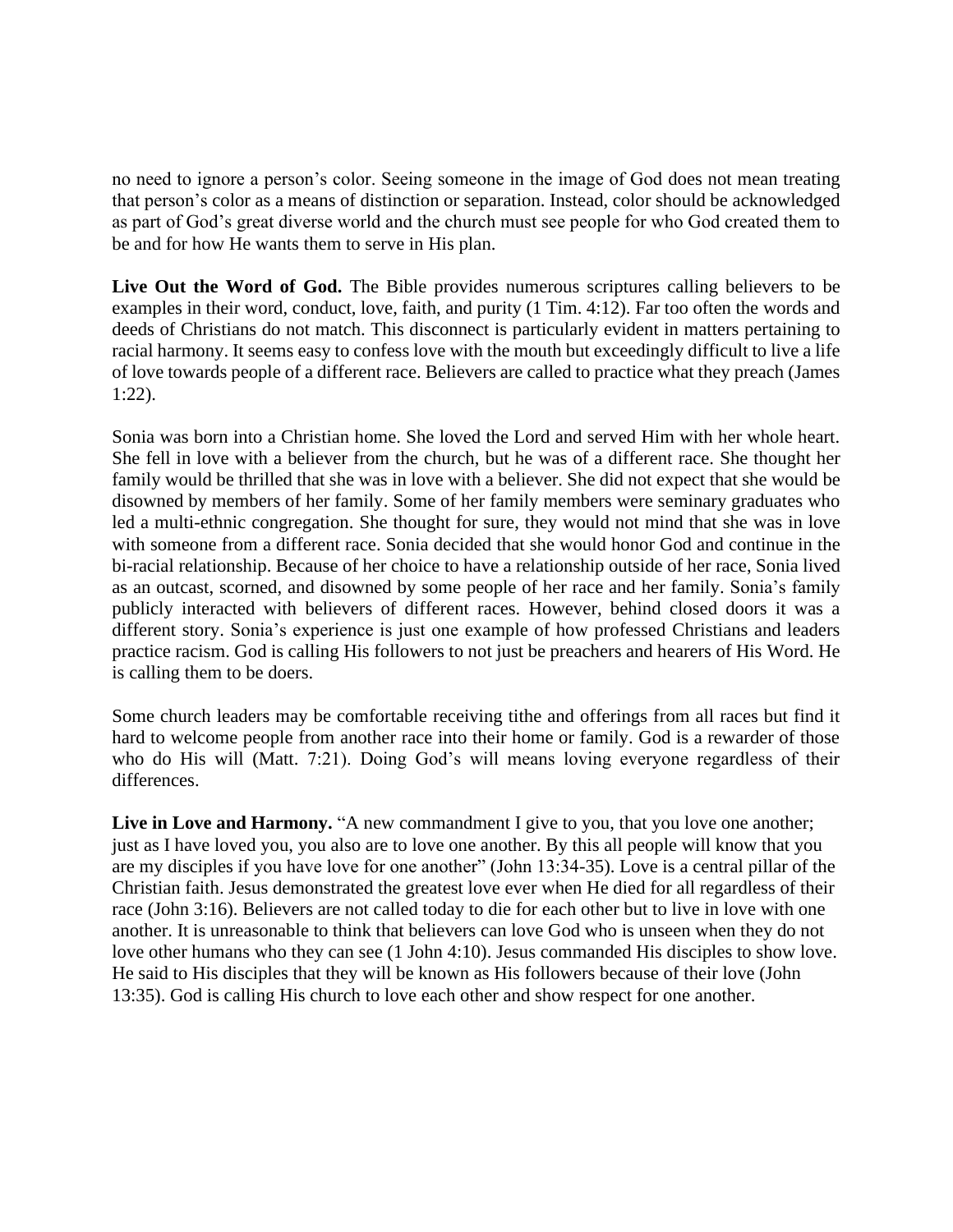The church must learn to live in harmony with others (Rom. 12:16). Divisiveness in the church is evident in many ways including across denominational and doctrinal lines. It appears believers have not yet mastered the art of getting along with each other much less getting along with someone who looks different, speaks different or behaves different. God's word makes it clear that believers are all united through the bond of Christ. "Here there is not Greek and Jew, circumcised and uncircumcised, barbarian, Scythian, slave, free; but Christ is all, and in all" (Colossians 3:11 ESV).

**Address Racism and Instances of Injustice.** Believers have a responsibility to speak for those who are being oppressed. God in His Word specifically mandates the church to act when there is injustice. "Speak out on behalf of the voiceless, and the rights of all who are vulnerable. Speak out in order to judge with righteousness and to defend the needy and the poor" (Prov. 31:8-9). Sandy was one of the few persons of her race at the church where she fellowshipped. Sandy was placed in a leadership role at the church and it was hard for some members of the dominant race in the congregation to accept her leadership. She was called derogatory names and at times insulted. She was hurt by how she was treated but did not receive the support of other leaders in addressing racism.

When God places people in leadership they have a responsibility to serve with the heart of God. When racism raises its ugly head the church (members and leaders) must open their mouths and speak forth God's truth and love.

Fear of retribution continues to hinder many people from speaking out against racism. However, Christians need to ask themselves if they would rather be an accomplice and be silent, or honor God. It is never easy to stand alone and to call out sin. However, people who boldly declare God's truth concerning His love for all humanity will be rewarded by Him. God's eyes are roaming the earth to identify who is fully committed to Him and is blameless before Him (2 Chron. 16:9). A fully committed heart to God is evident by a stand for righteousness and love for God and others. Such a stand involves creating opportunities for equal service in God's kingdom and in society regardless of race.

A course correction is what is needed right now to address the problem of racism. This message may be hard for the church to receive because it is not easy to accept that sin is in the camp. However, the sooner the church acknowledges the problem and commits to being part of the solution, the easier it will become to condemn the sin of racism. Yes, racism is sin.

#### **Conclusion**

There is no better time than now to be the hands and feet of Jesus by bridging the gap and promoting racial harmony. The church cannot remain silent and must speak God's truth concerning racial harmony. In the most recent past, division and divisiveness raised their ugly head and the effects have left scars. These scars can and must be healed. The church has a new task before it